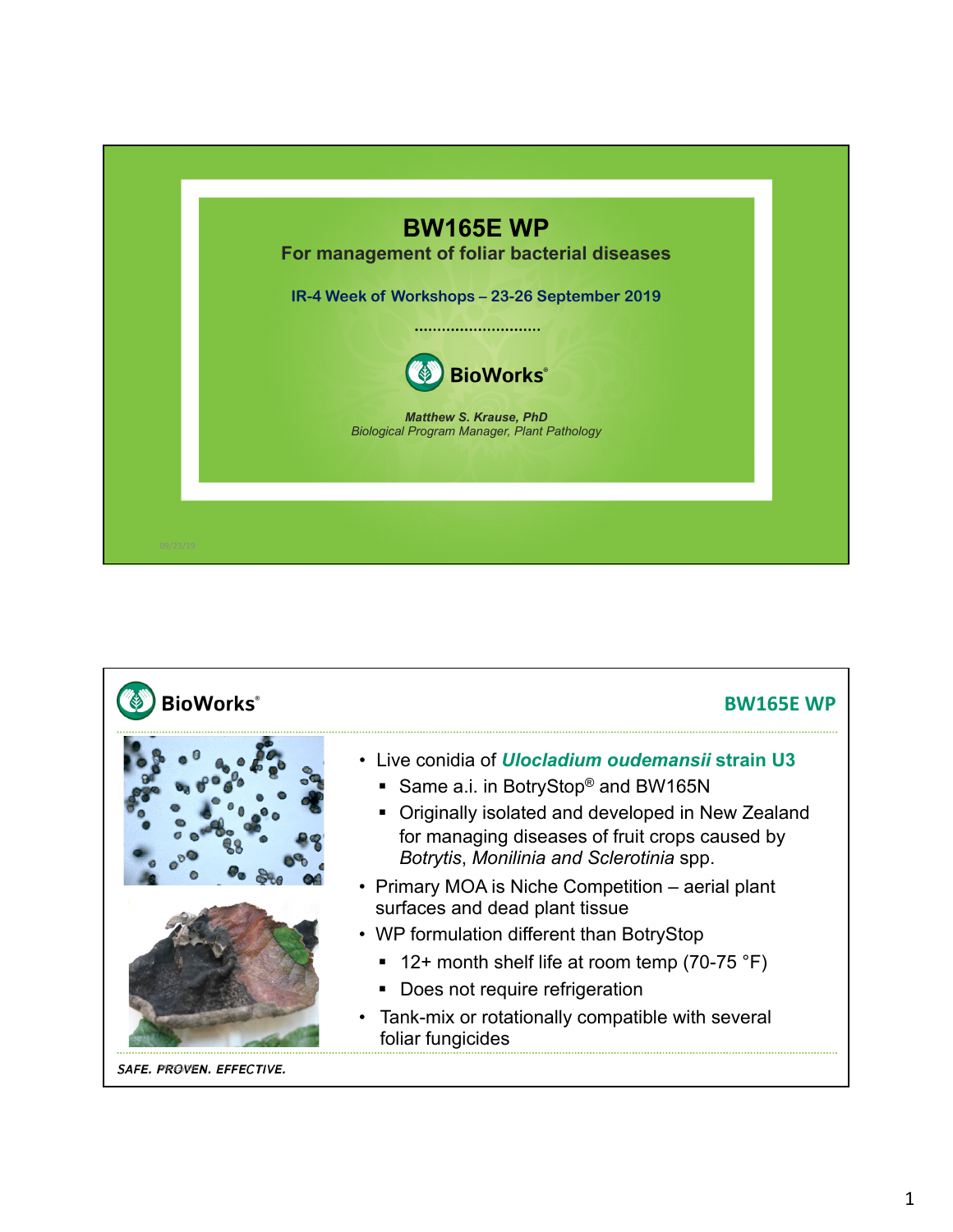## **BW165E WP**

- As BotryStop, it is registered for suppression of Fireblight of Pome Fruit (except CA)
- Found recently to suppress foliar bacterial diseases in small-scale GH trials
	- § Xanthomonas Bacterial Leaf Spots
	- Pseudomonas Bacterial Speck and Leaf Spot
- Potential tool for bacterial disease management programs



SAFE. PROVEN. EFFECTIVE.

**BioWorks**®

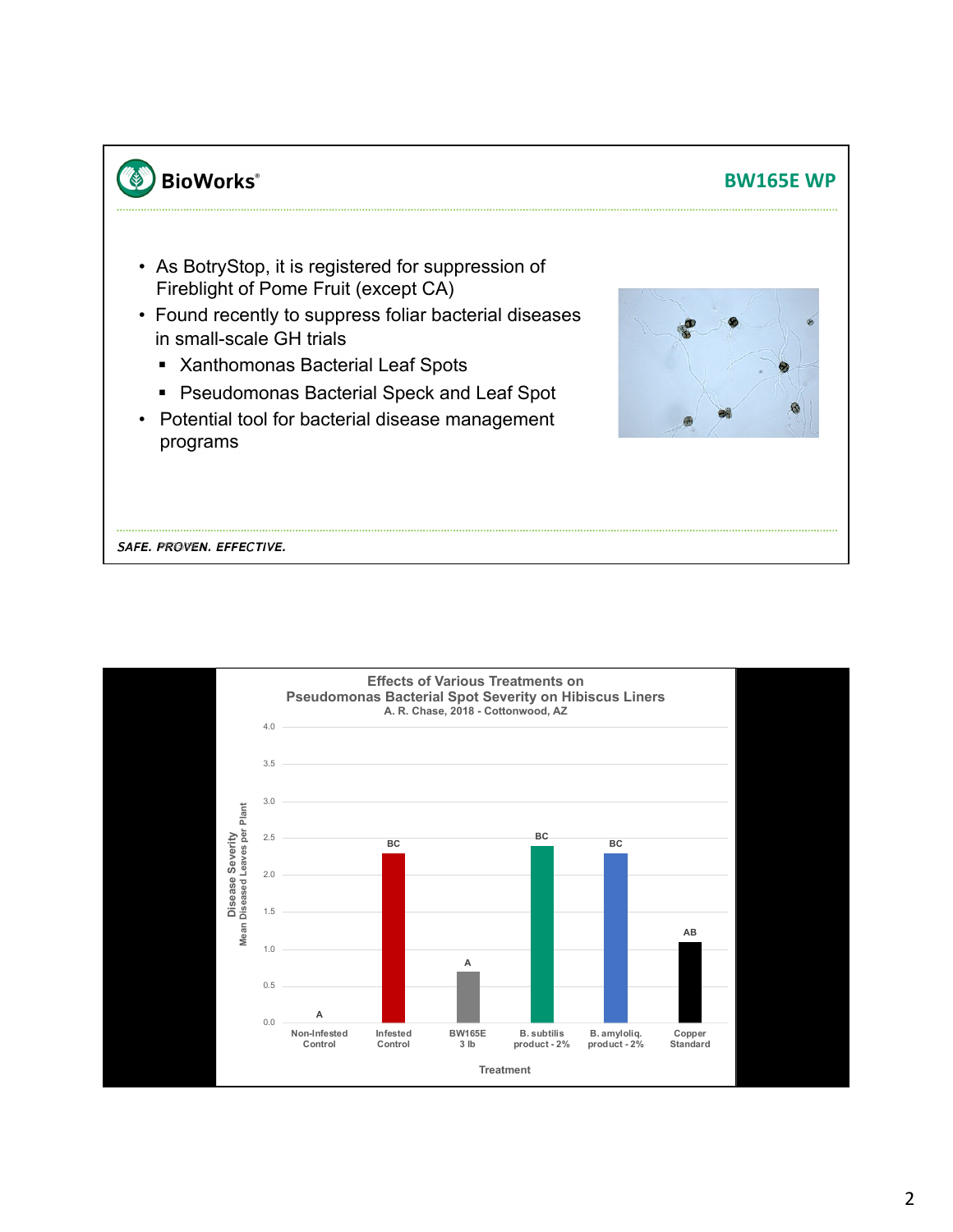

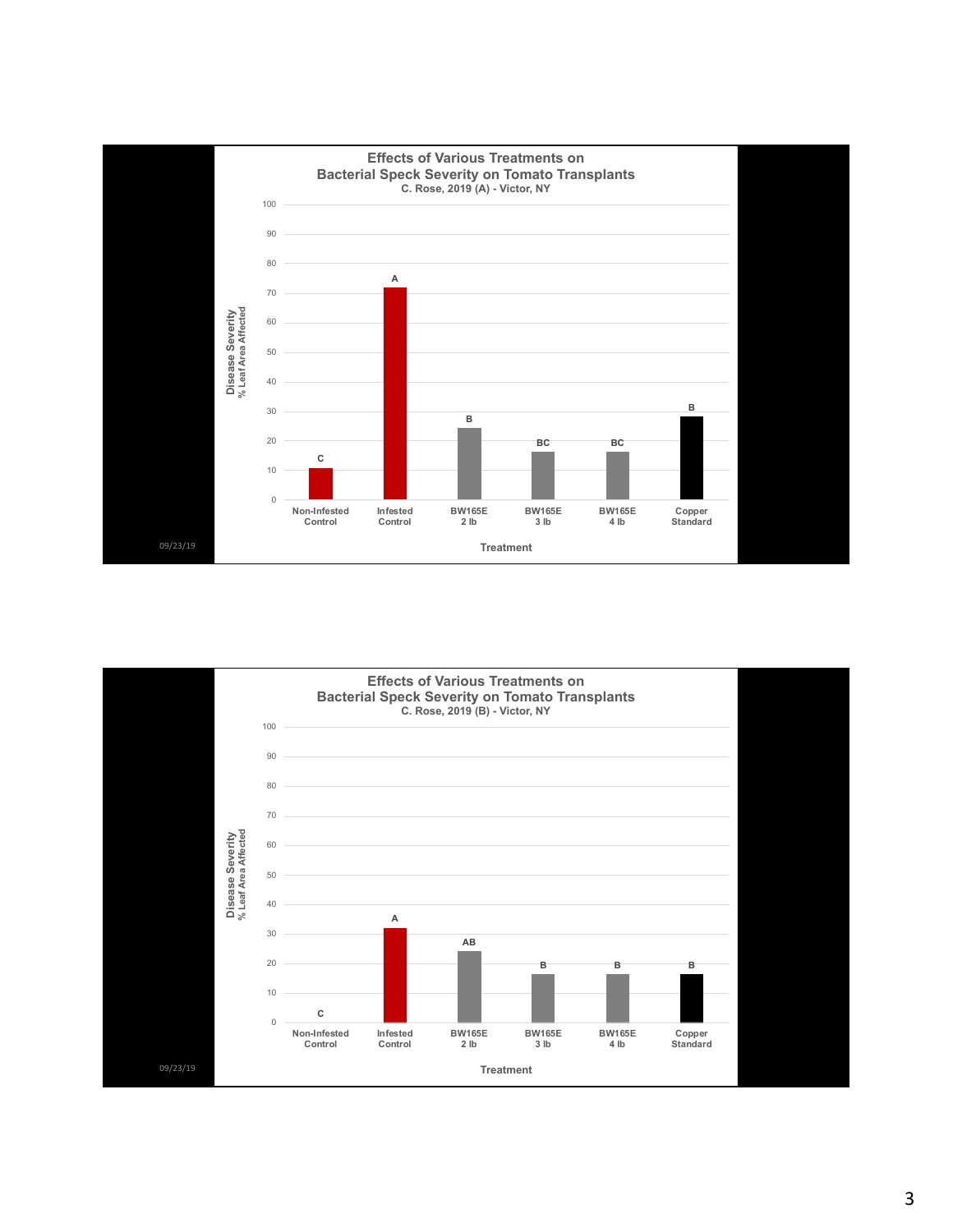

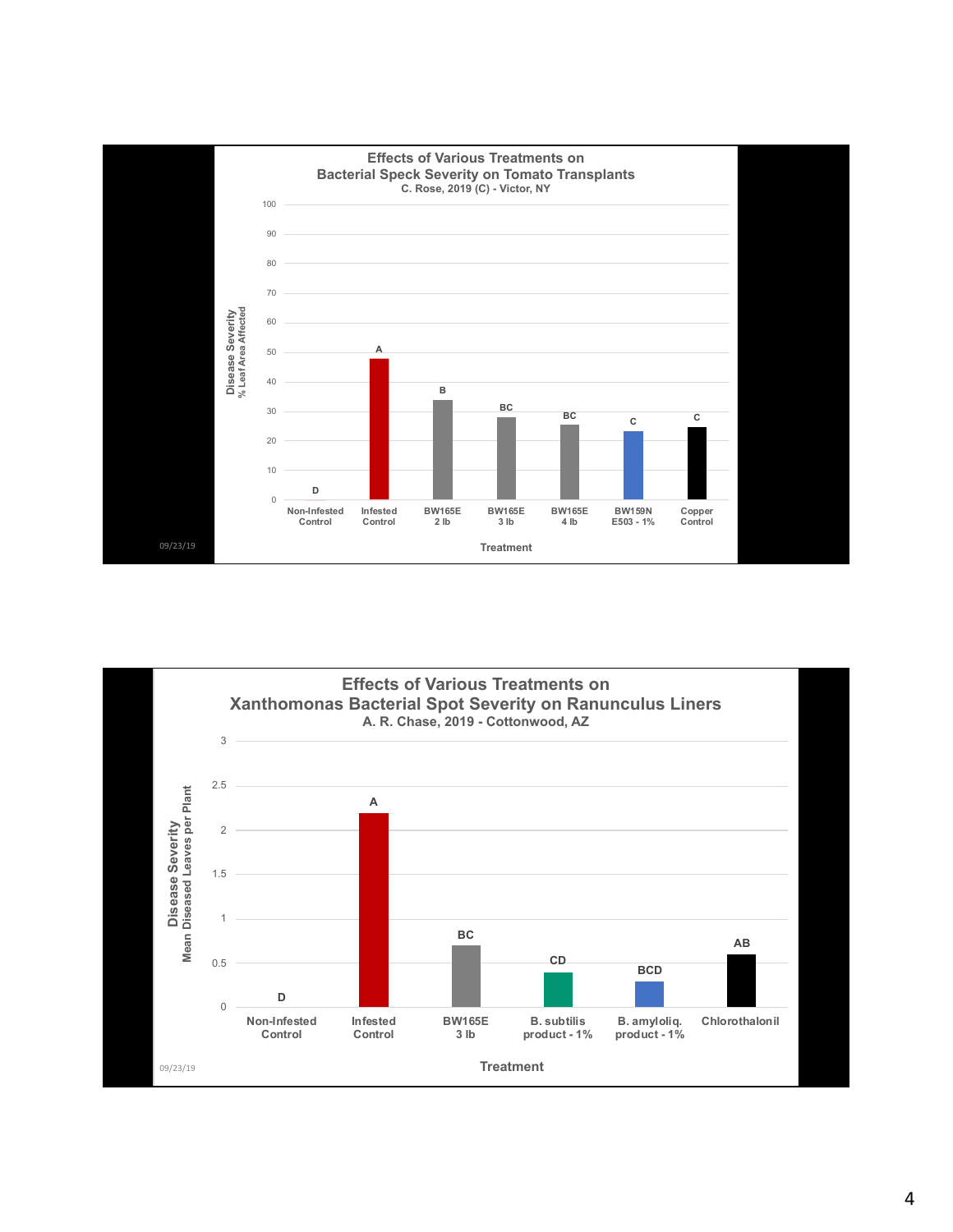